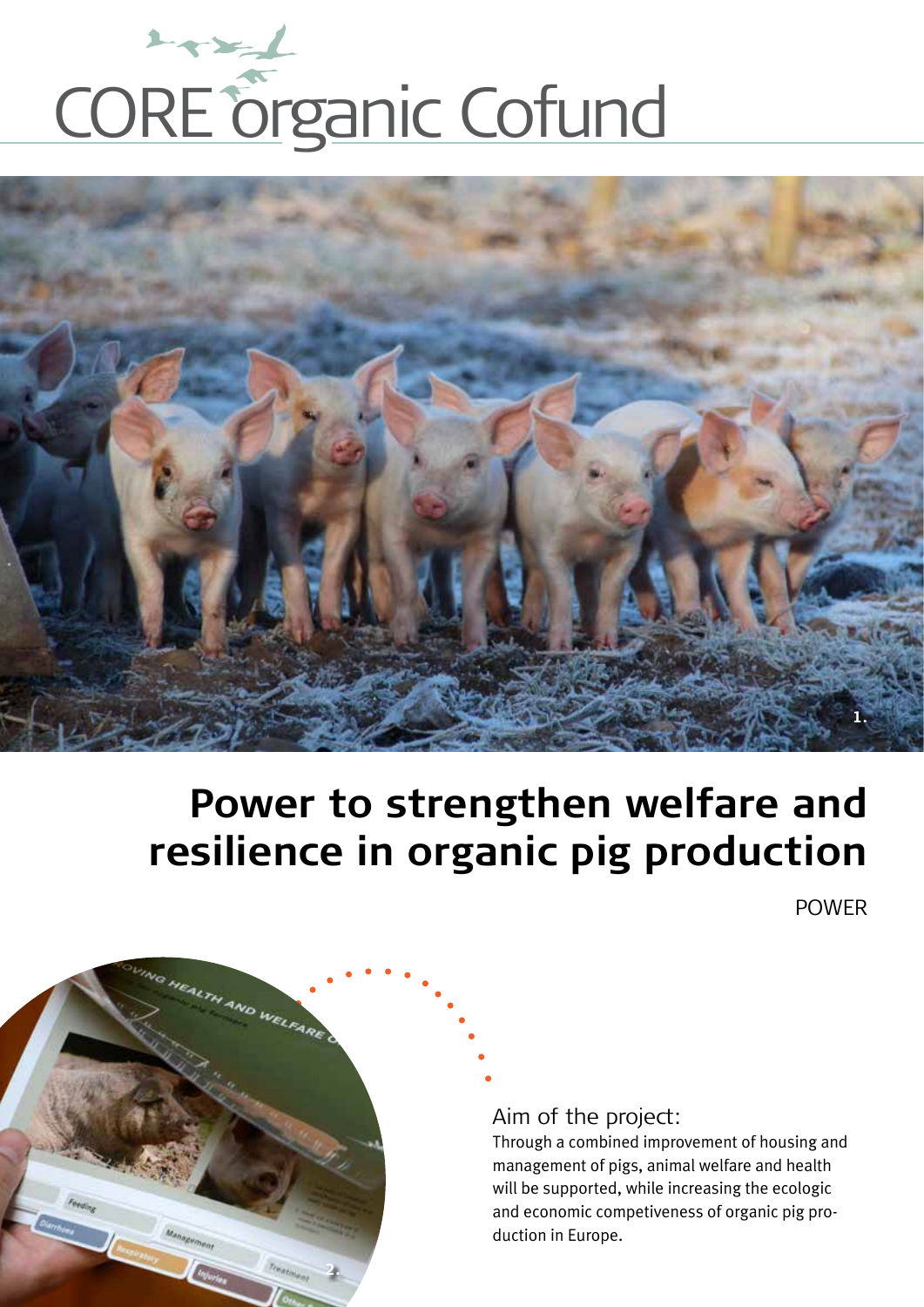

#### Main activities:

- Investigate the effects of farrowing pen design, sow genetics and management strategies on newborn piglet mortality and piglet health before and after weaning
- Investigate the effect of different designs of outdoor runs on growing-finishing pig behaviour, health as well as pen hygiene and ammonia emission
- $\blacktriangleright$  Identify and field-test best practice examples of combined housing and pasture systems considering productivity, feed efficiency, animal health, and nutrient management
- ▶ Develop a framework for assessing system resilience in organic pig production
- $\blacktriangleright$  Evaluate the overall effect of the identified innovative housing designs and management strategies on cost effectiveness, system resilience and ecological footprints
- $\triangleright$  Provide guidelines for organic pig producers across Europe.

#### Background

The organic regulations promote livestock welfare. However, the organic pig production is facing challenges with regard to piglet mortality and health disorders after weaning. Housing systems with outdoor runs for growing pigs can be associated with poor hygiene, less possibilities to live out natural behaviour and risks of ammonia emissions. Free-range systems support the organic principles of natural living but are at risk for nutrient leaching.

### Introduction

Animal welfare and health issues in the early pig's life and nutrient emissions from outdoor areas are major challenges for a further development of a trustworthy and cost-efficient organic pig production.

Through a combined improvement of housing and management of pigs, the project will support animal welfare and health while increasing the ecologic and economic competiveness of organic pig production.

With increased knowledge, the project will produce practical guidelines to improve the animal welfare and health while reducing nutrient losses from outdoor areas.

The project includes experimental activities and best practice identification in Austria, Denmark, France, Germany, Italy, the Netherlands, Sweden, and Switzerland.



Along the focus on improving the welfare and health of piglets, weaners and growingfinishing pigs, the effects of various management strategies and housing systems designs on environmental impacts will be investigated.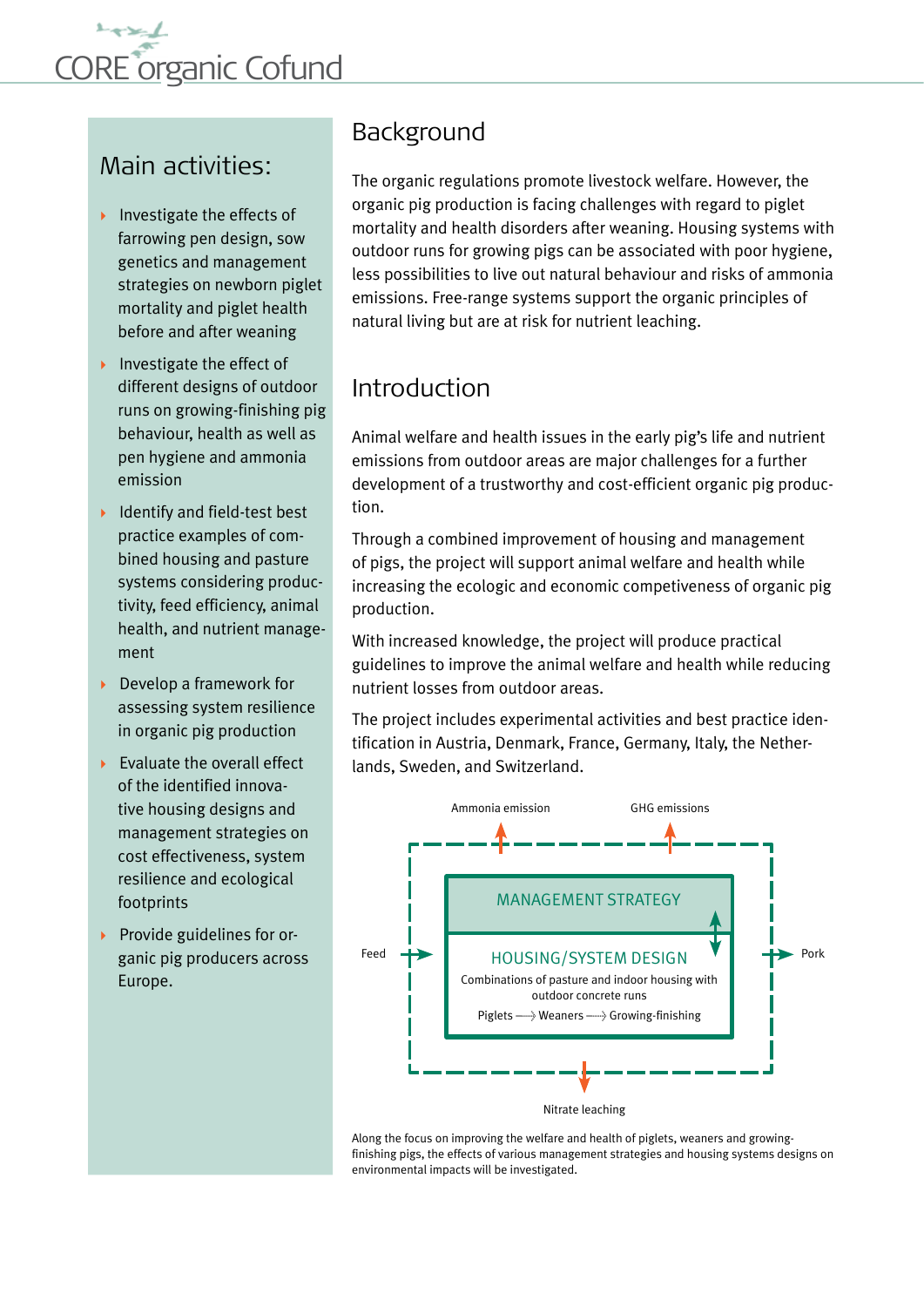

## Expected results

- $\triangleright$  New knowledge on genetic and environmental strategies to reduce mortality in newborn piglets
- $\triangleright$  New knowledge in management strategies to improve piglet health and growth before and after weaning
- $\triangleright$  New knowledge in design and management of housing systems to offer growing pigs a 'natural living' whilst reducing the risk of emissions from outdoor areas
- $\triangleright$  Best practice examples in various combinations of housing and pasture systems related to animal welfare, feed efficiency, and nutrient management
- An assessment framework for system resilience in organic pig production concerning management and housing
- $\triangleright$  Practical guidelines to reduce piglet mortality and improve their ability to cope with stressful conditions before and after weaning
- $\triangleright$  Practical guidelines to reduce the environmental footprint of organic pig farms while improving the farm ability to respond to fluctuating economic and regulatory circumstances

## Societal and long term benefits

POWER supports development of the organic sector across Europe by improving the trustworthiness and economic competiveness of organic pig production. This will contribute to a significant value increment in the European pig sector.

The project addresses four main areas of societal concern: The welfare of farm animals, use of antibiotics, cost effectiveness, and environmental footprints.

#### How to reach target groups

The project reaches organic pig producers and their advisors through stakeholder workshops in the beginning and at the end of the project and through various medial channels. Practical guidelines will be offered in a number of languages.